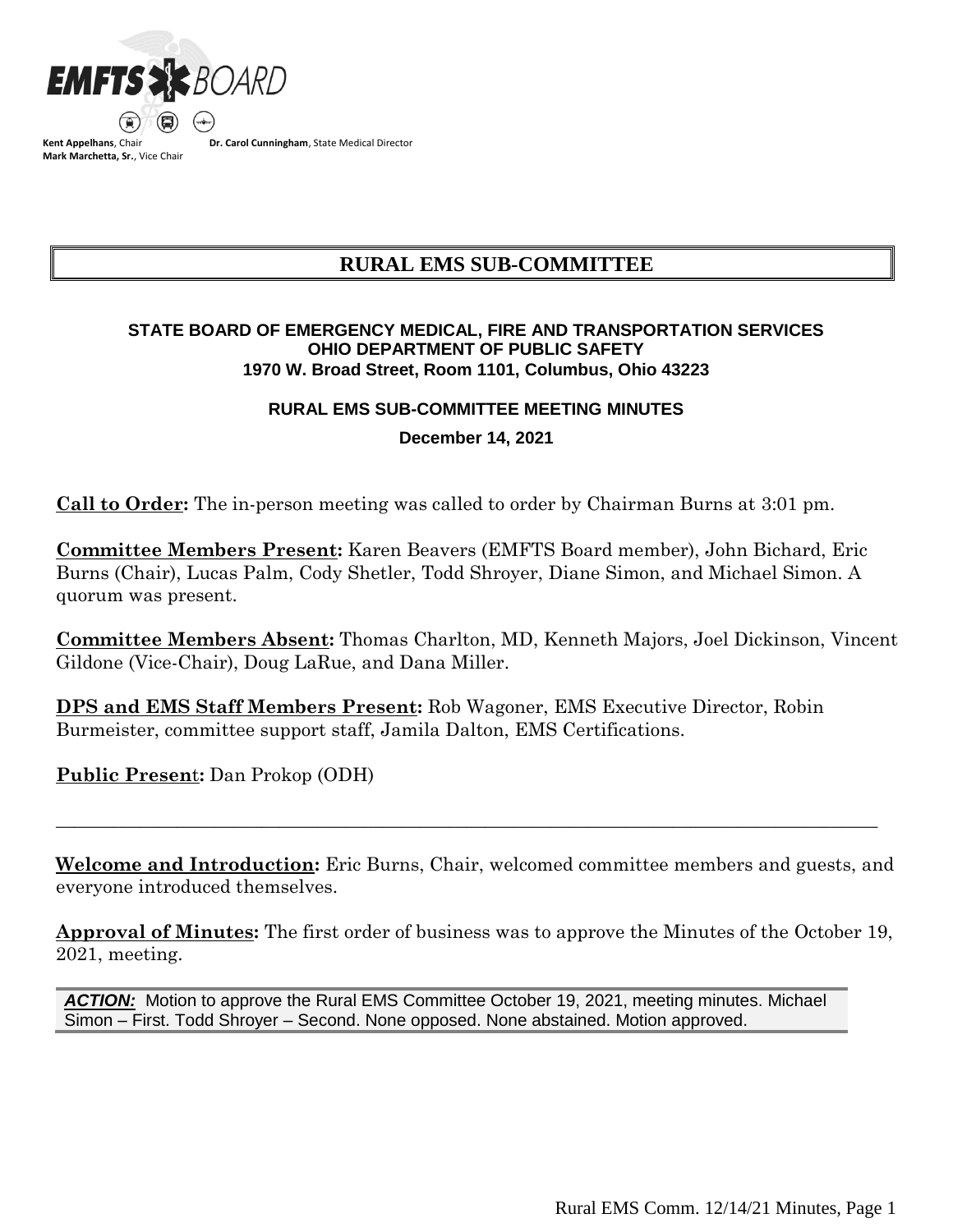**OLD BUSINESS:** RRTF (Recruitment, Retention, Training and Funding) and Making EMS Essential – Chairman Burns informed the committee that it will be working with the HR Committee (Mark Resonovich, Chair) to develop a survey for the benefit of both committees. Survey questions need to be sent to support staff and not be sent between committee members so as not to impede Sunshine Laws.

Dan Prokop, Ohio Dept. of Health, informed the committee that the ODH has a \$50k grant from the Paramedic Foundation that must be used by August 2022 to develop a survey to benefit rural EMS. They will be handling the survey as they have a template that will be curtailed to be Ohio specific.

ACTION: Motion to have Eric Burns, Chair of the EMS Rural Subcomittee, have a phone, virtual or inperson meeting with Mr. Prokop, Executive Director Wagoner, and Mr. Resonovich. Karen Beavers – First. Michael Simon – Second. None opposed. None abstained. Motion approved.

Ms. Burmeister will contact the individuals and coordinate a meeting.

Certification Renewals – Executive Director Wagoner informed the committee that there was an approximate 4 percent drop in EMS and Fire renewals over 13 months (during COVID). Concern was expressed due the drop in enrollment as well. It is difficult to recruit new trainees due to lack of pay and benefits/retirement compared to past years.

Ohio EMS Chiefs is setting up an Ohio "EMS on the Capitol" day. No firm date yet. The goal is to bring the issues for EMS to the attention of legislators. A permit will need to be filed. EMS is currently running under different rules (e.g. township, county, regions and state).

Regarding EMS transportation, public services do not need to file documentation with the state as public entities are exempt under Ohio laws. The state can only provide guidelines for patient care. Local communities oversee public EMS transportation. Public transportation companies are to submit transfer records to EMSIRS. Private companies can obtain grant funds.

Discussion took place that legislators should guide EMS on who should govern it since politics make fire essential but not EMS. If it is made essential, who will govern it (e.g. county or townships). There may be a law that states EMS falls under county jurisdiction. Special interest groups, associations, etc. must carry the message. The EMS Division is not allowed to lobby for changes.

[Karen Beavers left the meeting at 3:39pm, and there was no longer a quorum at the meeting.]

Executive Director Wagoner reported that Steve Click, retired patrolman, is the new Director of Wellness within Public Safety (includes all areas of public safety). Executive Director Wagoner will reach out to Mr. Click to see if he could attend a Rural EMS meeting to answer questions. Monies from the ARPA funds received by the Governor will have a portion earmarked for wellness.